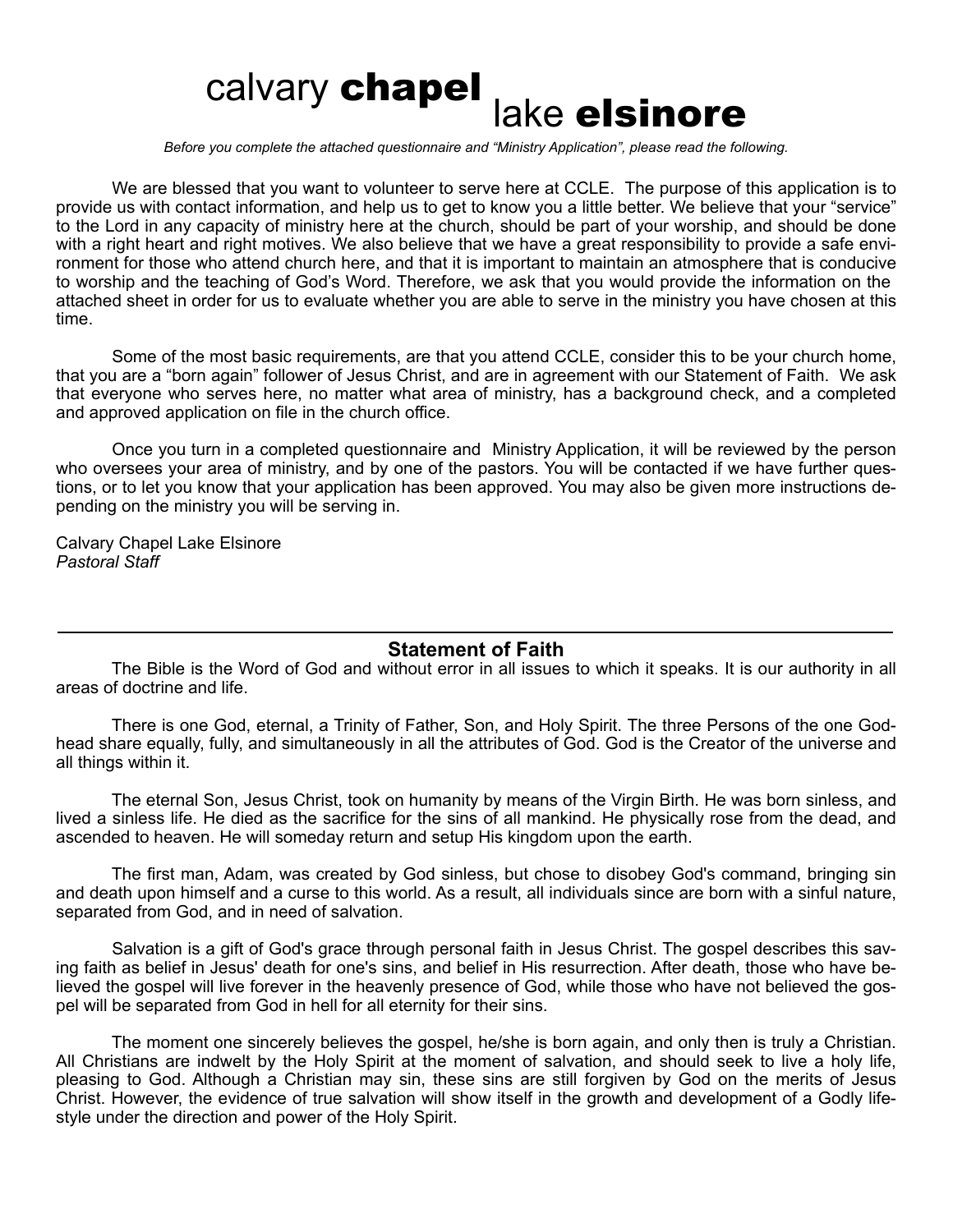## **Calvary Chapel of Lake Elsinore Ministry Application**

|                         |                                                          |                                                                                                     |            | Gender: M F                    |
|-------------------------|----------------------------------------------------------|-----------------------------------------------------------------------------------------------------|------------|--------------------------------|
|                         |                                                          |                                                                                                     |            |                                |
|                         |                                                          |                                                                                                     |            |                                |
|                         |                                                          |                                                                                                     |            |                                |
|                         | Ministry for which you are filling out this application: |                                                                                                     |            |                                |
|                         | Children's                                               | Women's                                                                                             |            | Music/Worship                  |
|                         | <b>Ushering</b>                                          | Youth                                                                                               | Men's      |                                |
|                         | <b>Helps</b>                                             | Prayer                                                                                              | Coffee Bar |                                |
|                         | Security                                                 | Sound                                                                                               |            | Other_________________________ |
|                         |                                                          |                                                                                                     |            |                                |
|                         | Do you know what it means to be "Born Again"? _____      |                                                                                                     |            |                                |
|                         |                                                          |                                                                                                     |            |                                |
|                         |                                                          |                                                                                                     |            |                                |
|                         |                                                          |                                                                                                     |            |                                |
|                         |                                                          |                                                                                                     |            |                                |
|                         |                                                          |                                                                                                     |            |                                |
|                         |                                                          |                                                                                                     |            |                                |
|                         |                                                          |                                                                                                     |            |                                |
|                         |                                                          |                                                                                                     |            |                                |
|                         |                                                          |                                                                                                     |            |                                |
|                         |                                                          | Please give the name and contact info for a reference from your former place of service:            |            |                                |
|                         |                                                          |                                                                                                     |            |                                |
|                         |                                                          | Do you feel that you understand the essential teachings and beliefs of Calvary Lake Elsinore? _____ |            |                                |
|                         |                                                          | Are there any teachings or belief's here at Calvary Lake Elsinore that you disagree with? _________ |            |                                |
| If ves. please explain. |                                                          |                                                                                                     |            |                                |
|                         |                                                          |                                                                                                     |            |                                |
|                         |                                                          |                                                                                                     |            |                                |
|                         |                                                          | I understand that by signing this Ministry Application, I am granting permission to                 |            |                                |
|                         |                                                          | Calvary Chapel of Lake Elsinore to conduct a background check on me.                                |            |                                |
|                         |                                                          | Please sign and date if you agree:                                                                  |            |                                |
|                         |                                                          |                                                                                                     |            |                                |
|                         |                                                          |                                                                                                     |            |                                |
|                         | signature                                                |                                                                                                     |            | date                           |

*Church use only*  $\overline{\phantom{a}}$  , and the contribution of the contribution of the contribution of the contribution of the contribution of the contribution of the contribution of the contribution of the contribution of the contribution of the